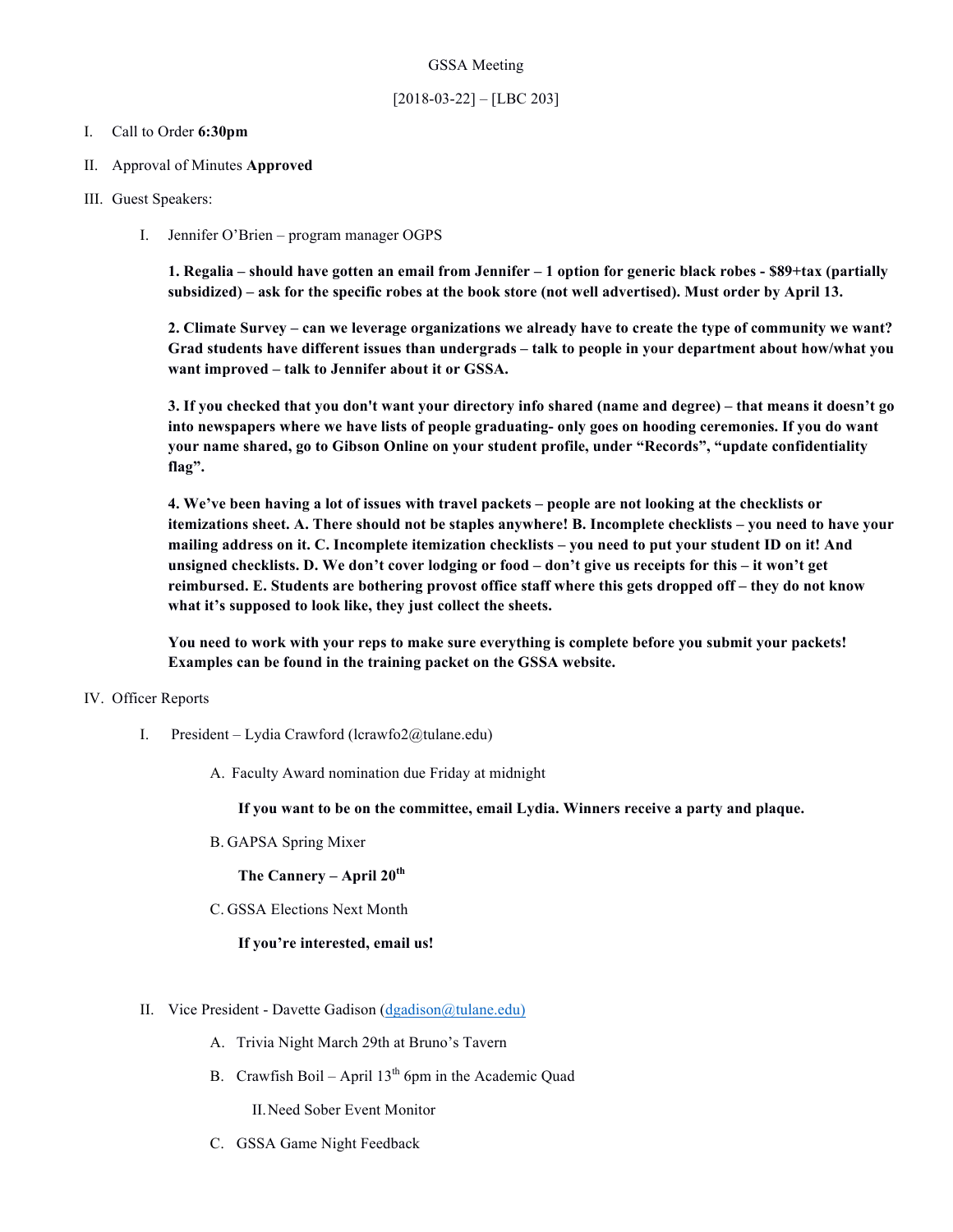**We recognize that this is an issue about the dress code, and we will discuss moving the venue next year when we are planning the new event.** 

- II. Treasurer Robyn Brooks (rbrooks3@tulane.edu)
	- A. Currently, we have \$1936.73 in the bank
	- B. We have \$3504.52 in speaker funding
	- C. Please follow instructions online when filling out Speaker and Event Reimbursements.

**Same issues as the travel packets – please look over your packets before sending things in. Robyn volunteers her time to get your event reimbursed.** 

D. Speaker Request

| Requestor's<br>Department | Speaker Full<br>Legal Name | Event<br>Start<br>Date | Honorarium | Travel | Lodging |
|---------------------------|----------------------------|------------------------|------------|--------|---------|
| History                   | Chantalle F.<br>Verna      | 4/26/18                | 100        | 350    | 170     |

# Total: \$620

# **Motion to approve speaker funding. 0 oppose, 0 abstain,** 35 **approve**

E. Event Requests

| Department                                  | Event Title             | Date          | Amount<br>Requested | Expense           | Expected<br>Attendance | Per<br>person |
|---------------------------------------------|-------------------------|---------------|---------------------|-------------------|------------------------|---------------|
| Chemistry                                   | Department Meeting      | 4/4/201<br>8  | \$150.00            | Pizza             | 25                     | \$6           |
| Chemistry                                   | Department meeting      | 5/2/201<br>8  | \$160.00            | Cane's            | 25                     | \$6           |
| Earth &<br>Environmental<br>Sciences        | ESGA Monthly<br>Meeting | 4/4/201<br>8  | \$175.00            | Food, 8-10 pizzas | 30                     | \$6           |
| Ecology &<br>Evolutionary<br><b>Biology</b> | Ecolunch                | 4/13/20<br>18 | \$60.00             | coffee and snacks | 30                     | \$2           |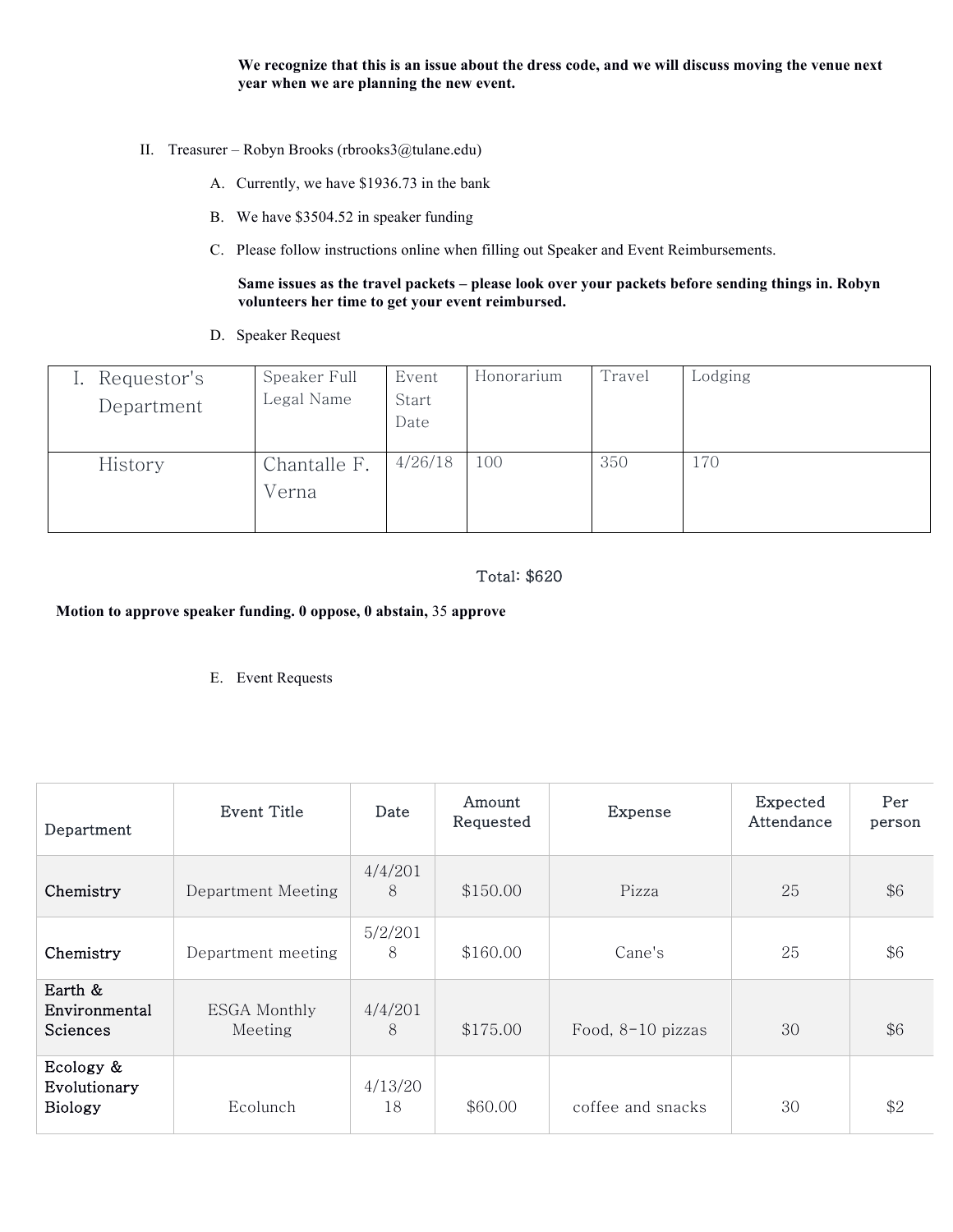| Ecology &<br>Evolutionary<br>Biology | Ecolunch                                                               | 4/27/20<br>18 | \$60.00    | coffee and snacks                                                                                                                  | 30  | \$2    |
|--------------------------------------|------------------------------------------------------------------------|---------------|------------|------------------------------------------------------------------------------------------------------------------------------------|-----|--------|
| French &<br>Italian                  | Final ADEEFF<br>meeting lunch                                          | 4/23/20<br>18 | \$125.00   | Chinese food from<br>China Wall for all of<br>our grad students.                                                                   | 18  | \$7    |
| French &<br>Italian                  | End of Semester<br>evening                                             | 4/13/20<br>18 | \$250.00   | Food and Bowling                                                                                                                   | 18  | \$14   |
| History                              | Symposium<br>"Towards a History<br>of Louisiana State<br>Institutions" | 4/20/20<br>18 | \$179.75   | Coffee, pastries, and<br>orange juice from<br>campus catering<br>\$8.25 per person for<br>20 people + $$14.75$<br>for Orange Juice | 20  | \$9    |
| Linguistics                          | LingLunch                                                              | 4/3/201<br>8  | \$54.00    | 4 large size pizza<br>from Pepperoni's<br>Cafe                                                                                     | 17  | \$3    |
| Linguistics                          | LingLunch                                                              | 4/10/20<br>18 | \$54.00    | 4 large Pizza from<br>Pepperoni's Cafe                                                                                             | 17  | \$3    |
| Linguistics                          | LingLunch                                                              | 4/17/20<br>18 | \$54.00    | 4 large size pizza<br>from Pepperoni's<br>Cafe                                                                                     | 17  | \$3    |
| Linguistics                          | LingLunch                                                              | 4/24/20<br>18 | \$54.00    | 4 large size pizza<br>from Pepperon's Cafe                                                                                         | 17  | \$3    |
| Political<br>Science                 | Annual Grad<br>Departmental<br>Meeting                                 | 4/12/20<br>18 | \$210.00   | Meat Pies, Potato<br>Salad, Fruit Platter,<br>Drinks                                                                               | 18  | \$12   |
| Spanish &<br>Portuguese              | Picnic for Graduate<br>Students of Spanish<br>and Portuguese           | 4/13/20<br>18 | \$250.00   | Food and non-<br>alcoholic beverages<br>from Whole Foods                                                                           | 18  | \$14   |
| Spanish &<br>Portuguese              | Dept. of Spanish and<br>Portuguese Talk by<br>Prof. Gisela Heffes      | 4/19/20<br>18 | \$250.00   | Olive Blue Catering<br>(light hor<br>d'oeuvres and non-<br>alcoholic beverages)                                                    | 40  | \$6.25 |
| Neuroscience                         | <b>Alternative Careers</b><br>in Non-Profit<br>Symposium               | 4/20/20<br>18 | \$1,000.00 | Speaker travel and<br>student dinner                                                                                               | 100 | \$10   |
|                                      |                                                                        |               |            |                                                                                                                                    |     |        |